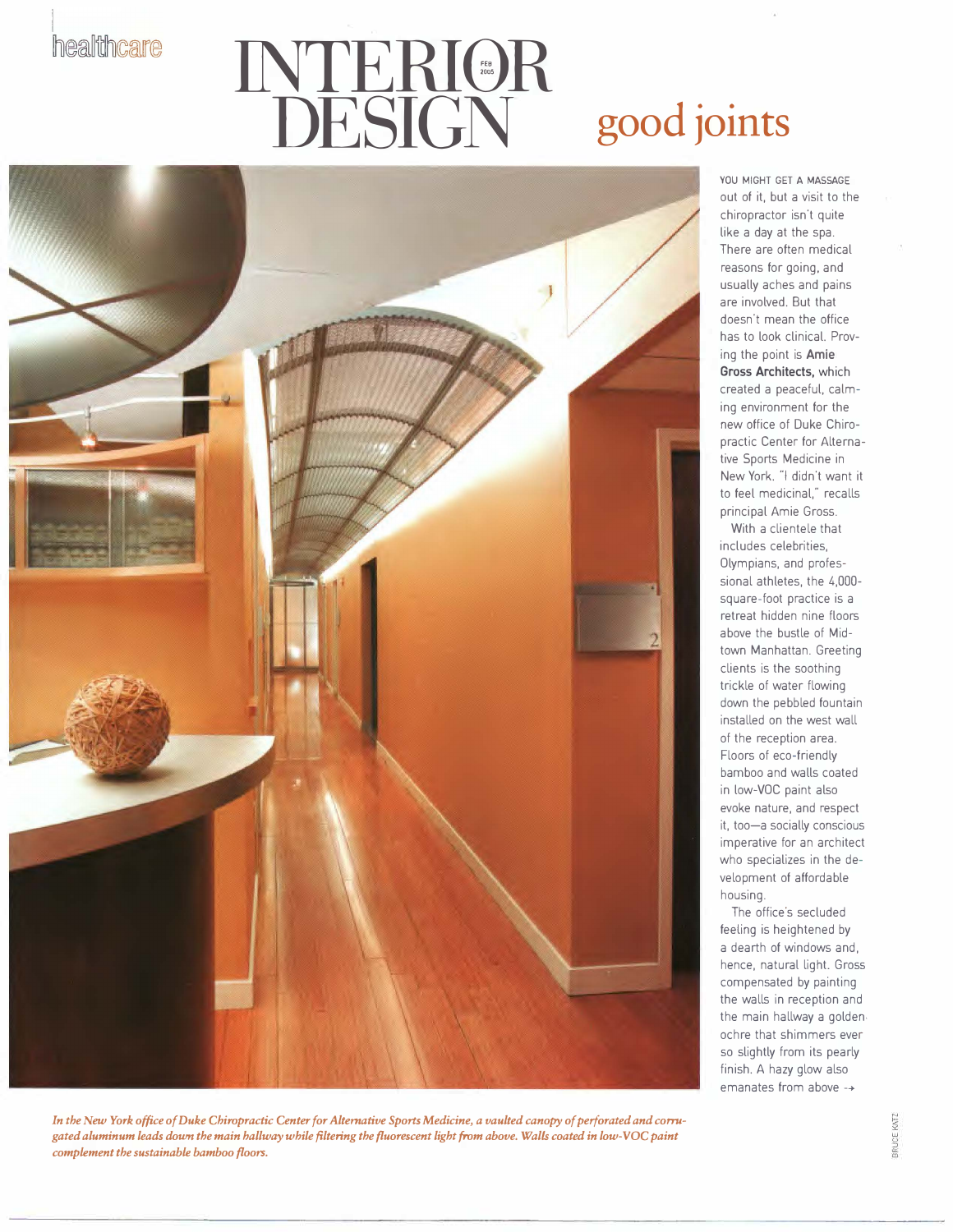

the curving reception desk, veneered in anilinedyed maple and topped in aluminum laminate. It's over this that Gross dropped a large ellipse of aluminum-framed honeycomb Panelite, backlit by fluorescents, 18 inches from the ceiling. A vaulted canopy of corrugated and perforated aluminum, running the length of the main hallway, is treated in the same fashion. "I tried to replicate the quality of sunlight through these filtering effects," Gross explains.

That same filtering comes in handy even where fenestration does exist: Since the single window in the reception area looks out onto an "ugly courtyard," Gross concealed it behind perforated aluminum blinds and a display system of cable-suspended glass shelves used for nutritional products and books. Daylight percolates in, but the undesirable view doesn't.

As part of her gut reno-

vation, Gross placed the nine treatment rooms off the main hallway, the office's L-shaped spine [to use an apt metaphor). Halfway down is a multipurpose therapy suite where two facing pairs of smaller exam rooms are closed off by sliding Panelite doors in translucent sea blue. "It's a pleasing transition from the warm gold tones of the rest of

the office to the watery tones of the therapy suite," says Gross. At the base of the L is the therapist station, above which the architect hung a second ellipse, and the office of Dr. Scott Duke. -

*Clockwise from top left: A Pane lite ellipse hovers above a reception desk of maple veneer and aluminum laminate; architect Amie Gross installed the pebbled fountain for a calming effect and the window's perforated aluminum blinds and glass display shelves to conceal an unsightly view. Dr. Scott Duke at work in the exercise studio. At the end of the main hallway is the plastic-laminate therapist station and a second ellipse; the exercise studio's entrance is beyond. The studio's arcing Panelite wall.*